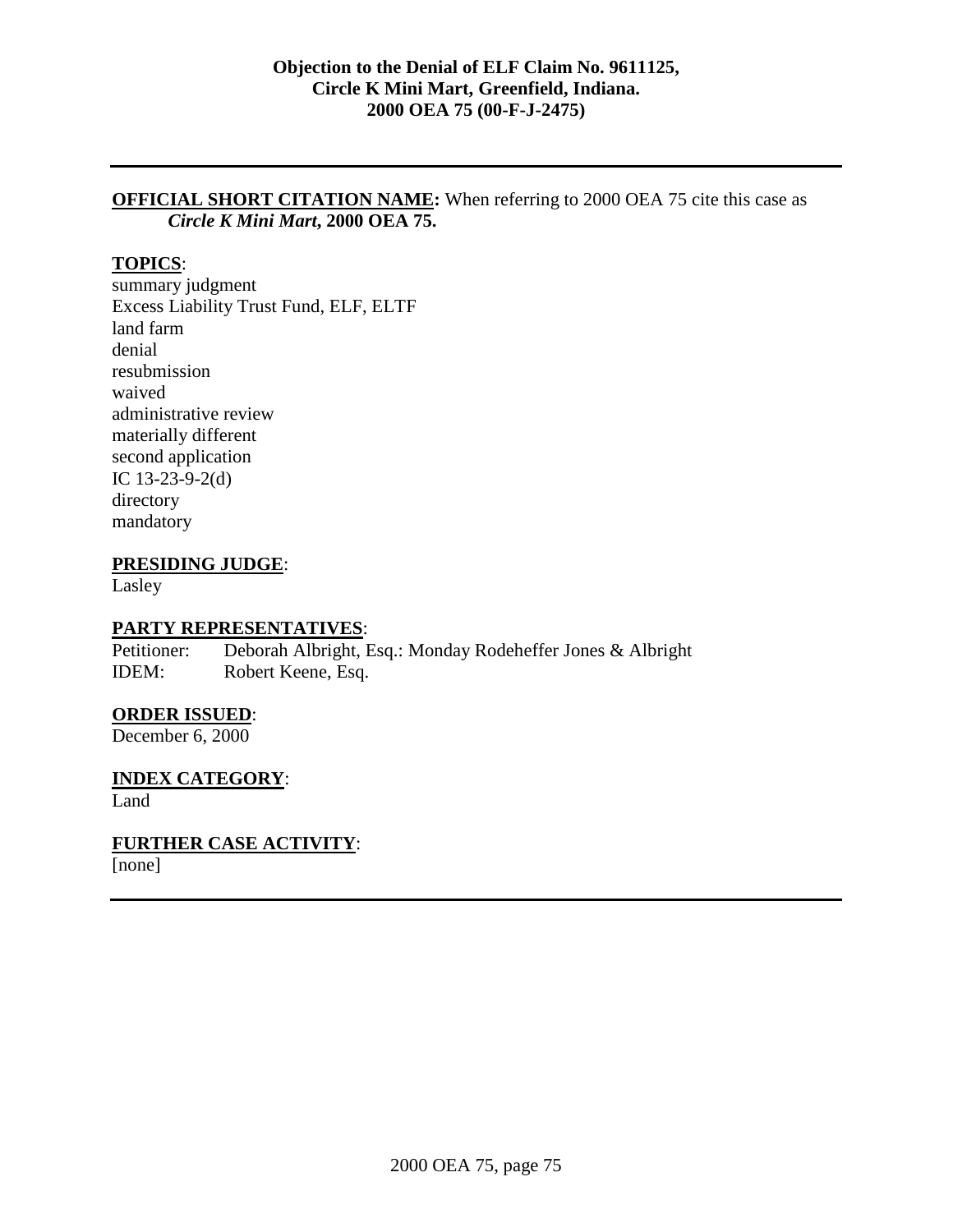| <b>STATE OF INDIANA</b>           |  | SS: | BEFORE THE INDIANA OFFICE OF<br>ENVIRONMENTAL ADJUDICATION |
|-----------------------------------|--|-----|------------------------------------------------------------|
| <b>COUNTY OF MARION</b>           |  |     |                                                            |
| IN THE MATTER OF:                 |  |     |                                                            |
|                                   |  |     |                                                            |
| <b>OBJECTION TO THE DENIAL OF</b> |  |     |                                                            |
| ELF CLAIM NO. 9611125             |  |     | CAUSE NO. 00-F-J-2475                                      |
| <b>CIRCLE K MINI MART</b>         |  |     |                                                            |
| <b>GREENFIELD, INDIANA</b>        |  |     |                                                            |

# **FINAL ORDER GRANTING IDEM'S MOTION FOR SUMMARY JUDGMENT**

### **I. Statement of the Case:**

On February 21, 2000, Circle K Mini Mart ("Circle K") appealed the Indiana Department of Environmental Management's ("IDEM") denial of Excess Liability Fund ("ELF") reimbursement. On March 22, 2000, a prehearing conference was held. The parties submitted dispositive motions on September 18, 2000. Responses to dispositive motions were filed on October 19, 2000. After a request for extension of time, the parties filed replies on December 1, 2000. A final hearing is currently scheduled for December 14, 2000.

### **II. Issue:**

Whether Circle K timely appealed the denial of ELF reimbursement.

### **III. Undisputed Facts:**

The Environmental Law Judge finds the following facts undisputed:

- 1. Circle K owns and operates a facility located in Greenfield, Indiana.
- 2. On July 8, 1999, Circle K filed an ELF application with IDEM in the amount of \$57,887.15, which represents the costs it incurred remediating petroleum contamination from its underground storage tanks.
- 3. On September 17, 1999, IDEM denied Circle K's claim. It found only \$28,334.44 of Circle K's costs eligible for 75% reimbursement. This meant that Circle K could receive reimbursement of \$21,250.83. IDEM also found that some of Circle K's invoices were not eligible for reimbursement because "costs incurred in association with building a land farm will not be reimbursed due to non-compliance. . . ." Those costs disallowed totaled \$7,448.79.
- 4. Circle K did not receive reimbursement from the first application because it did not meet the \$35,000.00 deductible.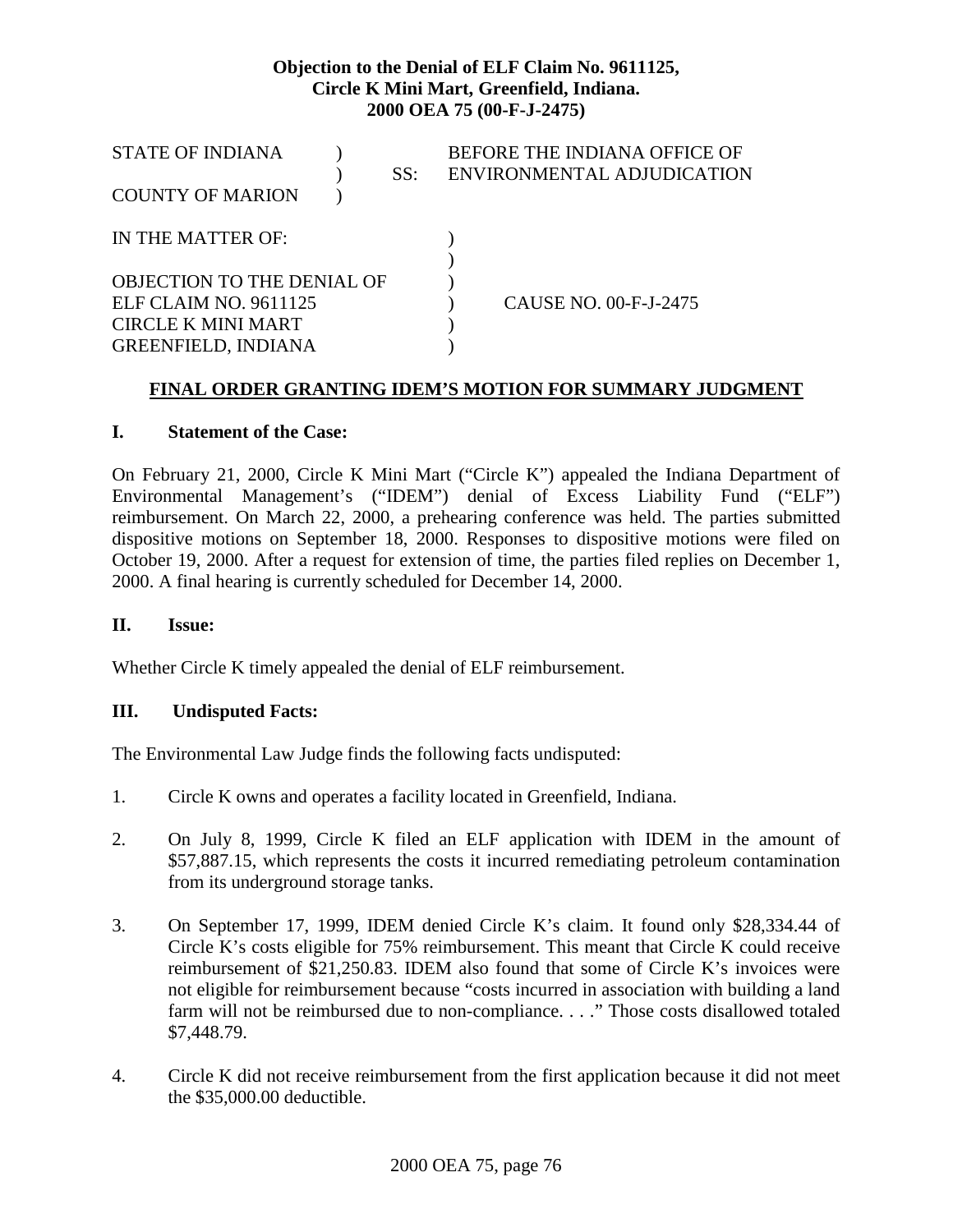- 5. On January 12, 2000, IDEM received a second application for reimbursement from Circle K in the amount of \$7,448.79.
- 6. IDEM denied the second application for reimbursement on February 4, 2000. In the cost review summary attached to the denial letter, IDEM indicated that the costs were not eligible for reimbursement because "they have been fully reimbursed in the original claim."
- 7. Circle K appealed that denial on February 21, 2000.
- 8. Circle K has not received reimbursement from either its first application or its second application.
- 9. Circle K had its Corrective Action Plan (CAP) approved on August 12, 1999. The CAP was approved again on December 8, 1999.

### **IV. Discussion:**

IDEM moves for summary judgment on the basis that Circle K waived its right to administrative review of IDEM's September 17, 2000 denial. IDEM contends Circle K had the right to appeal the decision to disallow certain costs. Since Circle K did not file an appeal, it is collaterally estopped from appealing them now. Furthermore, Circle K should not be allowed to circumvent the appeals procedures by simply filing a second application for the same costs disallowed in its first application.

Circle K moves for summary judgment because IDEM gave an invalid reason for denying its second ELF application. Circle K never received reimbursement from the fund. Since the law requires the administrator of the fund to give all of the reasons for the denial, Circle K should be eligible to collect reimbursement because IDEM gave an invalid reason for its denial.

For the following reasons IDEM's motion must be granted and Circle K's motion must be denied. Generally, on a motion for summary judgment, the moving party bears the burden of proving that no issue of material fact exists. And, a defendant seeking summary judgment must set forth specific facts that negate the plaintiff's claim. McCullough v. Allen, 449 N.E.2d 1168, 1171 (Ind.Ct.App. 1983). IDEM presented specific facts demonstrating that Circle K unjustifiably submitted the exact same costs for reimbursement in its second ELF application. On the other hand, Circle K did not present evidence of changed circumstances warranting a reconsideration of the first denial, which would overcome IDEM's evidence. Circle K cannot prevail on its motion because it presumes that since IDEM made a mistake in its denial letter, Circle K is automatically eligible to receive reimbursement from the ELF.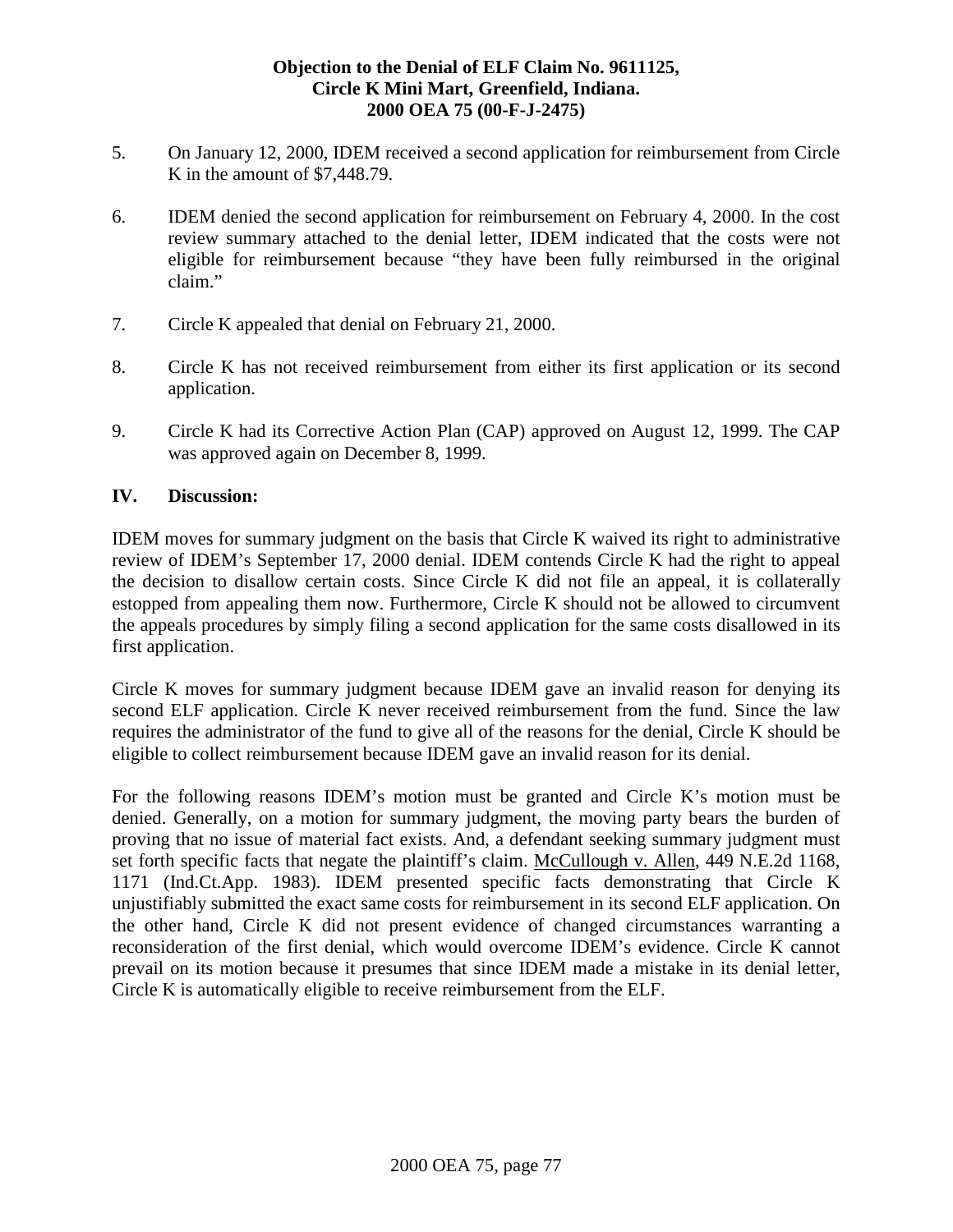### *A. Circle K waived its right to administrative review.*

IDEM correctly argues that Circle K has waived its right to administrative review. The September 17, 2000 denial letter specifically states: "You may resubmit an application for those items that were disallowed for lack of backup documentation." Here, Circle K does not argue that its second application was based on submitting backup documentation for disallowed costs. Rather, it simply resubmitted the same information regarding the land farm, which IDEM had already considered and disallowed. If, on the other hand, Circle K presented IDEM with evidence that it corrected any problems with the land farm in its second application, IDEM could presumably approve the costs. This approach of denying a claim that is not properly documented or implemented and then approving a second claim providing the necessary documents or corrections, comports with the practice observed by Kim Forster in his affidavit. See Exhibit 1, Petitioner's Motion for Summary Judgment. The Forster Affidavit, however, does not allege Circle K corrected problems with the land farm. Instead, it suggests that its second CAP approval warranted a second ELF application. This tribunal, however, does not know whether the second CAP approval related to the land farm or not. If so, it should have been reflected in the second ELF application. And, the affidavit does not shed any light on the topic. In order to overcome IDEM's motion for summary judgment, Circle K must allege specific facts showing a genuine issue for trial. Medical Disposal Services v. IDEM, 669 N.E.2d 1054, 1056 (Ind.Ct.App. 1996). It is reasonable for this tribunal to expect that Circle K would tie the second CAP approval to the disallowed land farm costs.

The Indiana Court of Appeals in BOFFO v. Boone County Board of Zoning Appeals, 421 N.E.2d 1119 (Ind.Ct.App. 1981), required the petitioner to demonstrate a nexus between the reason for the denial and the second application. In that case, a board of zoning appeals was requested to reconsider its denial of a variance because of changed circumstances. The opinion of the court was that the board could only reconsider a prior denial if the current petition for a zoning variance is materially different from the petition denied. The court made a special point of noting "it is not any changed circumstance or condition which will authorize subsequent reconsideration. It must be a change in the particular circumstance or condition which induced the prior denial." *Id.* at 1127. Similarly, it was incumbent upon Circle K to present evidence the second CAP approval directly related to the land farm issue because IDEM disallowed its costs on that basis. Since there is no evidence on the record that the second application was "materially different" from the first application, Circle K waived its right to administrative review by not appealing the denial of its first application.

### *B. Citing an incorrect denial does not amount to eligibility for Circle K*

IDEM citing a different, incorrect denial basis for the second ELF application does not mean retribution for Circle K. It is undisputed by both parties that Circle K did not receive reimbursement for any of its claims. Even though IDEM cited full reimbursement as a reason for denying the second application, this simply cannot lead to the conclusion that Circle K is now eligible to receive reimbursement. First, since the reason for denial of the second application is not true, IDEM, in essence, has failed to give any reason at all for denying the second application. While it is true the law requires the administrator to give all of the reasons for the